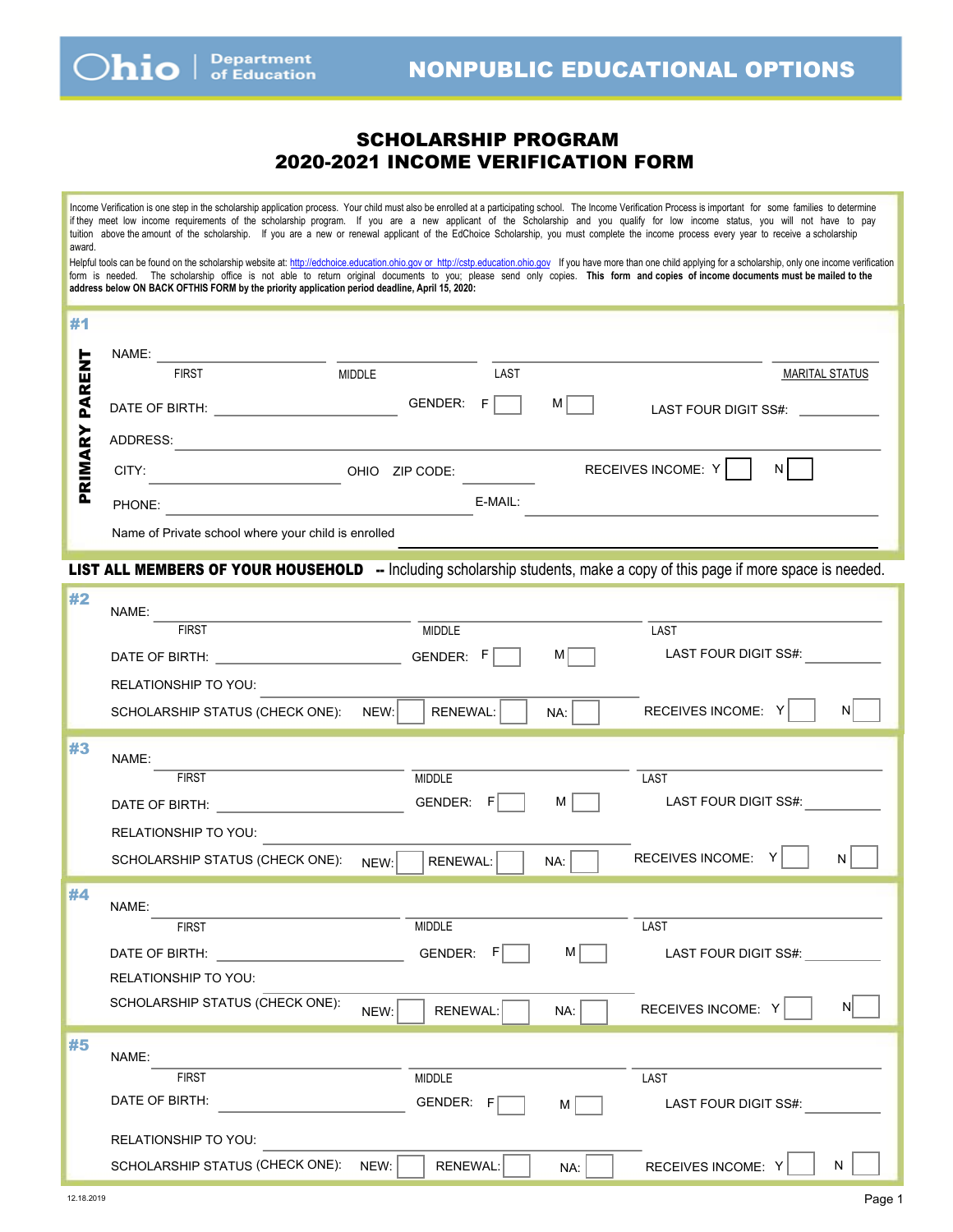## <span id="page-1-0"></span>EdChoice & Cleveland Scholarship Program 2020-2021 Income Verification Form *Source:*Office of the Asst. Sec. for Planning & Eval/US Dept. of HHS *.*

2020 FEDERAL POVERTY GUIDELINES

Scholarship families qualify for low income status if income is at or below 200% of the Federal Poverty Guidelines. This chart will help you determine if you may qualify.

Income status determines priority for awarding scholarships. It also determines if your family will be responsible for paying any tuition that is not covered by the scholarship.

Based on the number of people in your household, if your gross annual income is the amount listed on the chart or less, you may qualify for low income status.

Household size is determined by the following: the scholarship student, the birth mother or the legal guardian of the scholarship student, the spouse (also includes birth father of any child in the household), all children under the age of 18 which the legal guardian or spouse also has legal custody.

| Number in<br>Household                | Gross Annual Amount (200%) |  |  |
|---------------------------------------|----------------------------|--|--|
| 1                                     | \$25,520                   |  |  |
| $\overline{2}$                        | \$34,480                   |  |  |
| 3                                     | \$43,440                   |  |  |
| 4                                     | \$52,400                   |  |  |
| 5                                     | \$61,360                   |  |  |
| 6                                     | \$70,320                   |  |  |
|                                       | \$79,280                   |  |  |
| 8                                     | \$88,240                   |  |  |
| For each<br>additional person<br>add: | \$8,960                    |  |  |

You must provide documentation for all sources of income in your home. The documents must represent their current income. Do not send original documents, as they cannot be returned and block the first 5 digits of all Social security numbers in all documents, only the last 4 digits are allowed to be seen. See page 3 for acceptable income documents.

List each person that has earned or unearned income. If someone has more than one source of income, use multiple lines.

| <b>First and Last Name</b><br>z<br>O                                    | Name of Employer or<br><b>Income Source</b> | <b>Gross Amount</b><br><b>Before Taxes</b> | <b>How Often</b><br><b>Received</b> |
|-------------------------------------------------------------------------|---------------------------------------------|--------------------------------------------|-------------------------------------|
| ۳<br>Example: John Smith<br>$\blacktriangleleft$<br>Example: Jane Smith | Employment - Kroger<br>Child Support        | \$1200<br>\$475                            | <b>Bi-Weekly</b><br>Monthly         |
| Σ<br>œ                                                                  |                                             |                                            |                                     |
| $\bullet$<br>Щ                                                          |                                             |                                            |                                     |
| z<br>Ш                                                                  |                                             |                                            |                                     |
| Σ<br>$\bullet$                                                          |                                             |                                            |                                     |
| $\mathbf{\omega}$<br>z                                                  |                                             |                                            |                                     |
|                                                                         |                                             |                                            |                                     |

X

**SIGNATURE OF PRIMARY LEGAL GUARDIAN REQUIRED DATE** 

PLEASE RETURN THIS FORM AND ALL INCOME DOCUMENT COPIES TO THE ADDRESS BELOW. Must Be Submitted By the priority application period deadline. Ohio Department of Education, Scholarship Program Office 25 S. Front Street, Mail Stop 309 Columbus, Ohio 43215

Page 2

[NO FAXES ACCEP](#page-0-0)TED

The Ohio Department of Education does not discriminate on the basis of race, religion, gender, nationality, age, disability, or ethnic background.